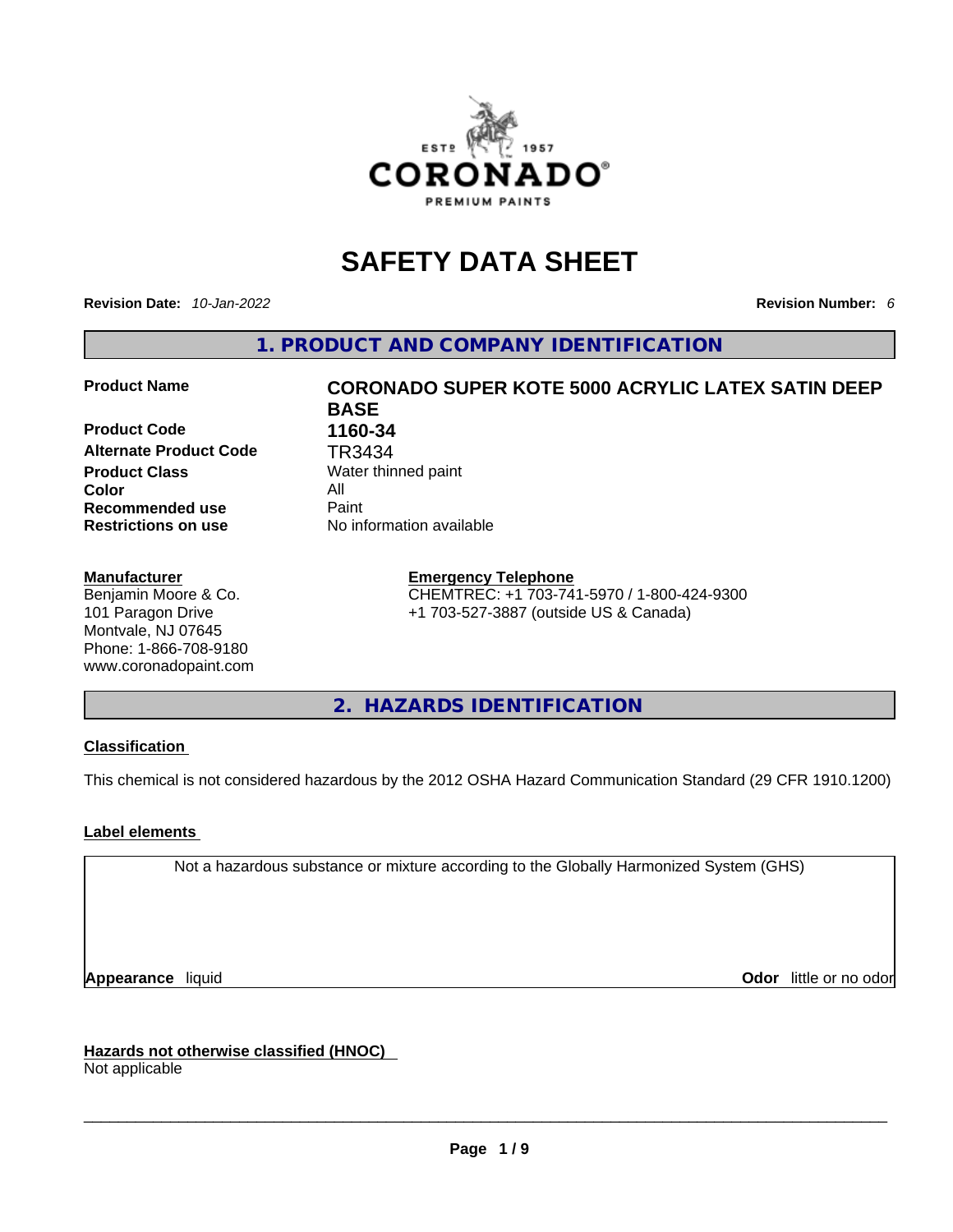#### **Other information**

No information available

 **WARNING:** This product contains isothiazolinone compounds at levels of <0.1%. These substances are biocides commonly found in most paints and a variety of personal care products as a preservative. Certain individuals may be sensitive or allergic to these substances, even at low levels.

#### **3. COMPOSITION INFORMATION ON COMPONENTS**

| <b>Chemical name</b>                      | CAS No.    | Weight-% |
|-------------------------------------------|------------|----------|
| Kaolin                                    | 1332-58-7  | $5 - 10$ |
| Titanium dioxide                          | 13463-67-7 | $5 - 10$ |
| Limestone                                 | 1317-65-3  | $1 - 5$  |
| Propanoic acid, 2-methyl-, monoester with | 25265-77-4 | 1 - 5    |
| 2,2,4-trimethyl-1,3-pentanediol           |            |          |

|                                                  | 4. FIRST AID MEASURES                                                                                    |
|--------------------------------------------------|----------------------------------------------------------------------------------------------------------|
| <b>General Advice</b>                            | No hazards which require special first aid measures.                                                     |
| <b>Eye Contact</b>                               | Rinse thoroughly with plenty of water for at least 15 minutes and consult a<br>physician.                |
| <b>Skin Contact</b>                              | Wash off immediately with soap and plenty of water while removing all<br>contaminated clothes and shoes. |
| <b>Inhalation</b>                                | Move to fresh air. If symptoms persist, call a physician.                                                |
| Ingestion                                        | Clean mouth with water and afterwards drink plenty of water. Consult a physician<br>if necessary.        |
| <b>Most Important</b><br><b>Symptoms/Effects</b> | None known.                                                                                              |
| <b>Notes To Physician</b>                        | Treat symptomatically.                                                                                   |

**5. FIRE-FIGHTING MEASURES** 

| <b>Suitable Extinguishing Media</b>                   | Use extinguishing measures that are appropriate to local<br>circumstances and the surrounding environment.                                   |
|-------------------------------------------------------|----------------------------------------------------------------------------------------------------------------------------------------------|
| Protective equipment and precautions for firefighters | As in any fire, wear self-contained breathing apparatus<br>pressure-demand, MSHA/NIOSH (approved or equivalent)<br>and full protective gear. |
| <b>Specific Hazards Arising From The Chemical</b>     | Closed containers may rupture if exposed to fire or<br>extreme heat.                                                                         |
| Sensitivity to mechanical impact                      | No.                                                                                                                                          |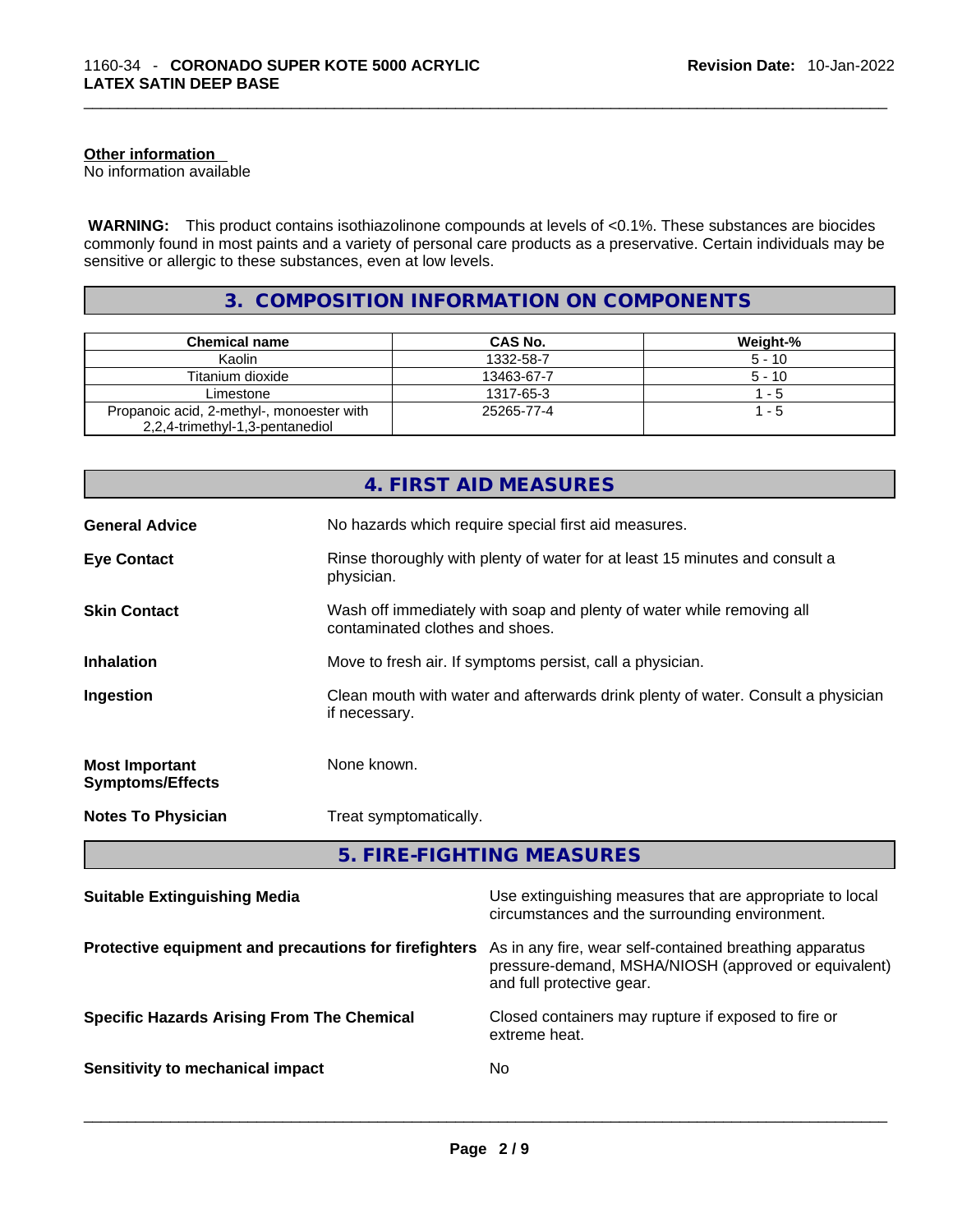|                                          | Sensitivity to static discharge                               |                        | No.                                                |                                |
|------------------------------------------|---------------------------------------------------------------|------------------------|----------------------------------------------------|--------------------------------|
| <b>Flash Point Data</b><br><b>Method</b> | Flash point (°F)<br>Flash Point (°C)                          |                        | Not applicable<br>Not applicable<br>Not applicable |                                |
|                                          | <b>Flammability Limits In Air</b>                             |                        |                                                    |                                |
|                                          | Lower flammability limit:<br><b>Upper flammability limit:</b> |                        | Not applicable<br>Not applicable                   |                                |
| <b>NFPA</b>                              | Health: 1                                                     | <b>Flammability: 0</b> | <b>Instability: 0</b>                              | <b>Special:</b> Not Applicable |

#### **NFPA Legend**

- 0 Not Hazardous
- 1 Slightly
- 2 Moderate
- 3 High
- 4 Severe

*The ratings assigned are only suggested ratings, the contractor/employer has ultimate responsibilities for NFPA ratings where this system is used.* 

*Additional information regarding the NFPA rating system is available from the National Fire Protection Agency (NFPA) at www.nfpa.org.* 

|                                  | 6. ACCIDENTAL RELEASE MEASURES                                                                       |
|----------------------------------|------------------------------------------------------------------------------------------------------|
| <b>Personal Precautions</b>      | Avoid contact with skin, eyes and clothing. Ensure adequate ventilation.                             |
| <b>Other Information</b>         | Prevent further leakage or spillage if safe to do so.                                                |
| <b>Environmental precautions</b> | See Section 12 for additional Ecological Information.                                                |
| <b>Methods for Cleaning Up</b>   | Soak up with inert absorbent material. Sweep up and shovel into suitable<br>containers for disposal. |
|                                  | 7. HANDLING AND STORAGE                                                                              |
|                                  |                                                                                                      |

| <b>Handling</b>               | Avoid contact with skin, eyes and clothing. Avoid breathing vapors, spray mists or<br>sanding dust. In case of insufficient ventilation, wear suitable respiratory<br>equipment. |  |
|-------------------------------|----------------------------------------------------------------------------------------------------------------------------------------------------------------------------------|--|
| <b>Storage</b>                | Keep container tightly closed. Keep out of the reach of children.                                                                                                                |  |
| <b>Incompatible Materials</b> | No information available                                                                                                                                                         |  |

### **8. EXPOSURE CONTROLS/PERSONAL PROTECTION**

#### **Exposure Limits**

| $\sim$ $\sim$ $\sim$ | ------                                                  | <b>DE</b>                                                          |
|----------------------|---------------------------------------------------------|--------------------------------------------------------------------|
| name                 | <b>ACGIP</b>                                            | >ш а                                                               |
| Chemical             | . .                                                     | --                                                                 |
| Kaolir               | matter<br>ma/m <sup>3</sup><br><b>WA</b><br>particulate | $T^{\prime}$ $\Lambda$ $I^{\prime}$<br>ma/m <sup>3</sup><br>v<br>՝ |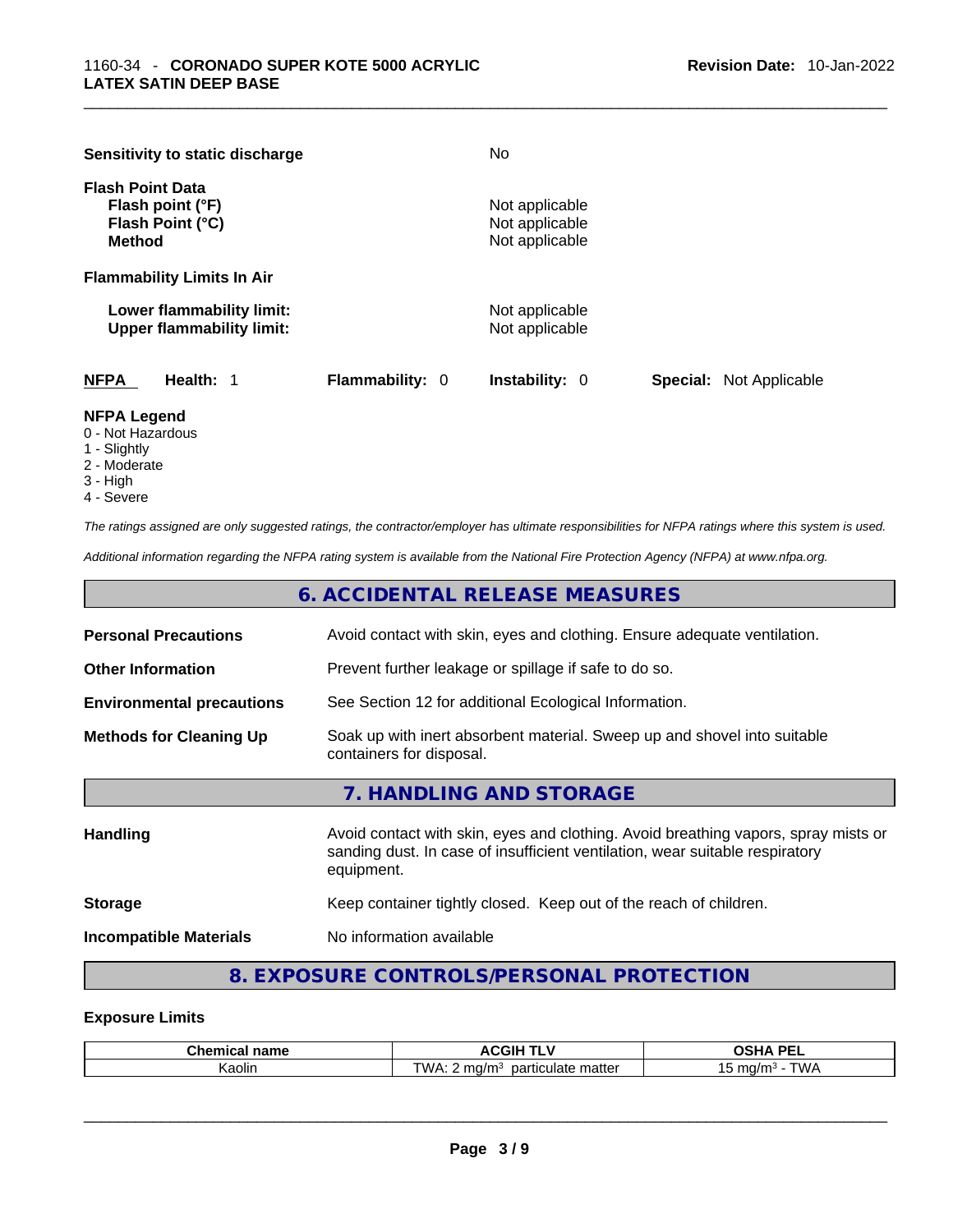|                  | containing no asbestos and <1%<br>crystalline silica, respirable particulate<br>matter | 5 mg/m <sup>3</sup> - TWA                               |
|------------------|----------------------------------------------------------------------------------------|---------------------------------------------------------|
| Titanium dioxide | TWA: $10 \text{ mg/m}^3$                                                               | $15 \text{ mg/m}^3$ - TWA                               |
| Limestone        | N/E                                                                                    | 15 mg/m <sup>3</sup> - TWA<br>5 mg/m <sup>3</sup> - TWA |

#### **Legend**

ACGIH - American Conference of Governmental Industrial Hygienists Exposure Limits OSHA - Occupational Safety & Health Administration Exposure Limits N/E - Not Established

| <b>Engineering Measures</b>          | Ensure adequate ventilation, especially in confined areas.               |  |  |
|--------------------------------------|--------------------------------------------------------------------------|--|--|
| <b>Personal Protective Equipment</b> |                                                                          |  |  |
| <b>Eye/Face Protection</b>           | Safety glasses with side-shields.                                        |  |  |
| <b>Skin Protection</b>               | Protective gloves and impervious clothing.                               |  |  |
| <b>Respiratory Protection</b>        | In case of insufficient ventilation wear suitable respiratory equipment. |  |  |
| <b>Hygiene Measures</b>              | Avoid contact with skin, eyes and clothing. Remove and wash contaminated |  |  |

#### **9. PHYSICAL AND CHEMICAL PROPERTIES**

clothing before re-use. Wash thoroughly after handling.

| Appearance                           | liquid                   |
|--------------------------------------|--------------------------|
| Odor                                 | little or no odor        |
| <b>Odor Threshold</b>                | No information available |
| Density (Ibs/gal)                    | $9.95 - 10.05$           |
| <b>Specific Gravity</b>              | $1.19 - 1.21$            |
| рH                                   | No information available |
| <b>Viscosity (cps)</b>               | No information available |
| Solubility(ies)                      | No information available |
| <b>Water solubility</b>              | No information available |
| <b>Evaporation Rate</b>              | No information available |
| Vapor pressure                       | No information available |
| <b>Vapor density</b>                 | No information available |
| Wt. % Solids                         | $40 - 50$                |
| <b>Vol. % Solids</b>                 | $25 - 35$                |
| Wt. % Volatiles                      | $50 - 60$                |
| Vol. % Volatiles                     | $65 - 75$                |
| <b>VOC Regulatory Limit (g/L)</b>    | < 100                    |
| <b>Boiling Point (°F)</b>            | 212                      |
| <b>Boiling Point (°C)</b>            | 100                      |
| Freezing point (°F)                  | 32                       |
| <b>Freezing Point (°C)</b>           | 0                        |
| Flash point (°F)                     | Not applicable           |
| Flash Point (°C)                     | Not applicable           |
| <b>Method</b>                        | Not applicable           |
| <b>Flammability (solid, gas)</b>     | Not applicable           |
| <b>Upper flammability limit:</b>     | Not applicable           |
| Lower flammability limit:            | Not applicable           |
| <b>Autoignition Temperature (°F)</b> | No information available |
| <b>Autoignition Temperature (°C)</b> | No information available |
|                                      |                          |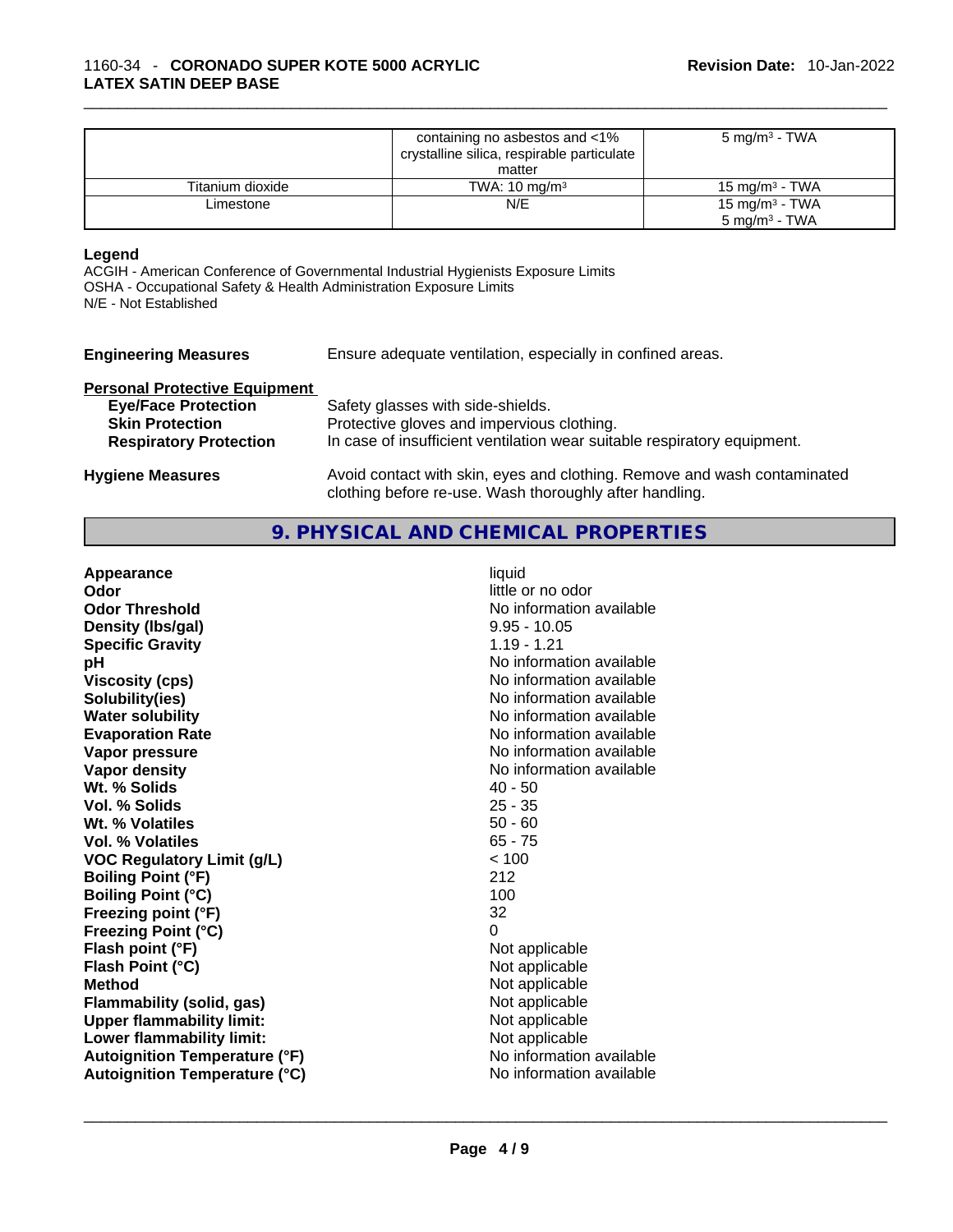#### **Decomposition Temperature (°F)** No information available **Decomposition Temperature (°C)** No information available **Partition coefficient**

## **10. STABILITY AND REACTIVITY**

| <b>Reactivity</b>                                                            | Not Applicable                                                                  |                                                                                            |  |
|------------------------------------------------------------------------------|---------------------------------------------------------------------------------|--------------------------------------------------------------------------------------------|--|
| <b>Chemical Stability</b>                                                    |                                                                                 | Stable under normal conditions.                                                            |  |
| <b>Conditions to avoid</b>                                                   |                                                                                 | Prevent from freezing.                                                                     |  |
| <b>Incompatible Materials</b>                                                |                                                                                 | No materials to be especially mentioned.                                                   |  |
| <b>Hazardous Decomposition Products</b>                                      |                                                                                 | None under normal use.                                                                     |  |
| Possibility of hazardous reactions                                           |                                                                                 | None under normal conditions of use.                                                       |  |
|                                                                              |                                                                                 | 11. TOXICOLOGICAL INFORMATION                                                              |  |
| <b>Product Information</b>                                                   |                                                                                 |                                                                                            |  |
| Information on likely routes of exposure                                     |                                                                                 |                                                                                            |  |
| <b>Principal Routes of Exposure</b>                                          | Eye contact, skin contact and inhalation.                                       |                                                                                            |  |
| <b>Acute Toxicity</b>                                                        |                                                                                 |                                                                                            |  |
| <b>Product Information</b>                                                   | No information available                                                        |                                                                                            |  |
| Symptoms related to the physical, chemical and toxicological characteristics |                                                                                 |                                                                                            |  |
| <b>Symptoms</b>                                                              | No information available                                                        |                                                                                            |  |
|                                                                              |                                                                                 | Delayed and immediate effects as well as chronic effects from short and long-term exposure |  |
| Eye contact                                                                  | May cause slight irritation.                                                    |                                                                                            |  |
| <b>Skin contact</b>                                                          |                                                                                 | Substance may cause slight skin irritation. Prolonged or repeated contact may dry          |  |
| Inhalation                                                                   | skin and cause irritation.<br>May cause irritation of respiratory tract.        |                                                                                            |  |
| Ingestion                                                                    | Ingestion may cause gastrointestinal irritation, nausea, vomiting and diarrhea. |                                                                                            |  |
| <b>Sensitization</b>                                                         | No information available                                                        |                                                                                            |  |
| <b>Neurological Effects</b>                                                  | No information available.                                                       |                                                                                            |  |
| <b>Mutagenic Effects</b>                                                     | No information available.                                                       |                                                                                            |  |
| <b>Reproductive Effects</b>                                                  | No information available.                                                       |                                                                                            |  |
| <b>Developmental Effects</b>                                                 | No information available.                                                       |                                                                                            |  |
| <b>Target organ effects</b>                                                  | No information available.                                                       |                                                                                            |  |
| <b>STOT - single exposure</b>                                                | No information available.                                                       |                                                                                            |  |
| <b>STOT - repeated exposure</b>                                              | No information available.                                                       |                                                                                            |  |
| Other adverse effects                                                        | No information available.                                                       |                                                                                            |  |
| <b>Aspiration Hazard</b>                                                     | No information available                                                        |                                                                                            |  |

**Numerical measures of toxicity**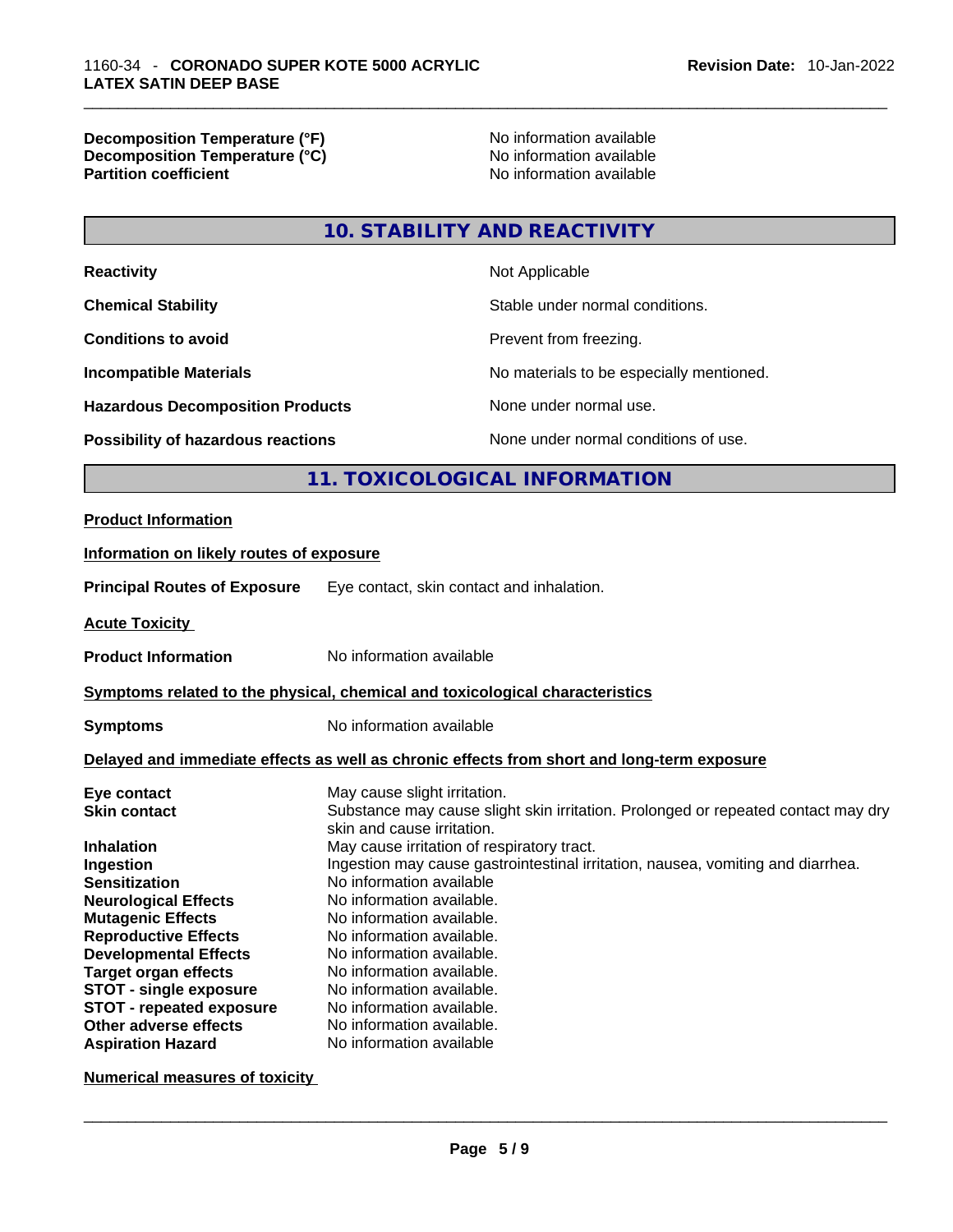#### **The following values are calculated based on chapter 3.1 of the GHS document**

| <b>ATEmix (oral)</b>   | 97425 mg/kg   |
|------------------------|---------------|
| <b>ATEmix (dermal)</b> | 1261834 mg/kg |

#### **Component Information**

| Chemical name                                                                                 | Oral LD50             | Dermal LD50           | Inhalation LC50          |
|-----------------------------------------------------------------------------------------------|-----------------------|-----------------------|--------------------------|
| Kaolin<br>1332-58-7                                                                           | > 5000 mg/kg (Rat)    | $>$ 5000 mg/kg (Rat)  |                          |
| Titanium dioxide<br>13463-67-7                                                                | $> 10000$ mg/kg (Rat) |                       | $\overline{\phantom{0}}$ |
| Propanoic acid, 2-methyl-,<br>monoester with<br>2,2,4-trimethyl-1,3-pentanediol<br>25265-77-4 | $=$ 3200 mg/kg (Rat)  | $> 15200$ mg/kg (Rat) |                          |

#### **Chronic Toxicity**

#### **Carcinogenicity**

*The information below indicates whether each agency has listed any ingredient as a carcinogen:.* 

| <b>Chemical name</b>    | IARC                 | <b>NTP</b> | OSHA   |
|-------------------------|----------------------|------------|--------|
|                         | 2B<br>Possible Human |            | Listed |
| ' Titanium J<br>dioxide | Carcinoɑen           |            |        |

• Although IARC has classified titanium dioxide as possibly carcinogenic to humans (2B), their summary concludes: "No significant exposure to titanium dioxide is thought to occur during the use of products in which titanium dioxide is bound to other materials, such as paint."

#### **Legend**

IARC - International Agency for Research on Cancer NTP - National Toxicity Program OSHA - Occupational Safety & Health Administration

**12. ECOLOGICAL INFORMATION** 

#### **Ecotoxicity Effects**

The environmental impact of this product has not been fully investigated.

#### **Product Information**

#### **Acute Toxicity to Fish**

No information available

#### **Acute Toxicity to Aquatic Invertebrates**

No information available

#### **Acute Toxicity to Aquatic Plants**

No information available

# **Persistence / Degradability**

No information available. \_\_\_\_\_\_\_\_\_\_\_\_\_\_\_\_\_\_\_\_\_\_\_\_\_\_\_\_\_\_\_\_\_\_\_\_\_\_\_\_\_\_\_\_\_\_\_\_\_\_\_\_\_\_\_\_\_\_\_\_\_\_\_\_\_\_\_\_\_\_\_\_\_\_\_\_\_\_\_\_\_\_\_\_\_\_\_\_\_\_\_\_\_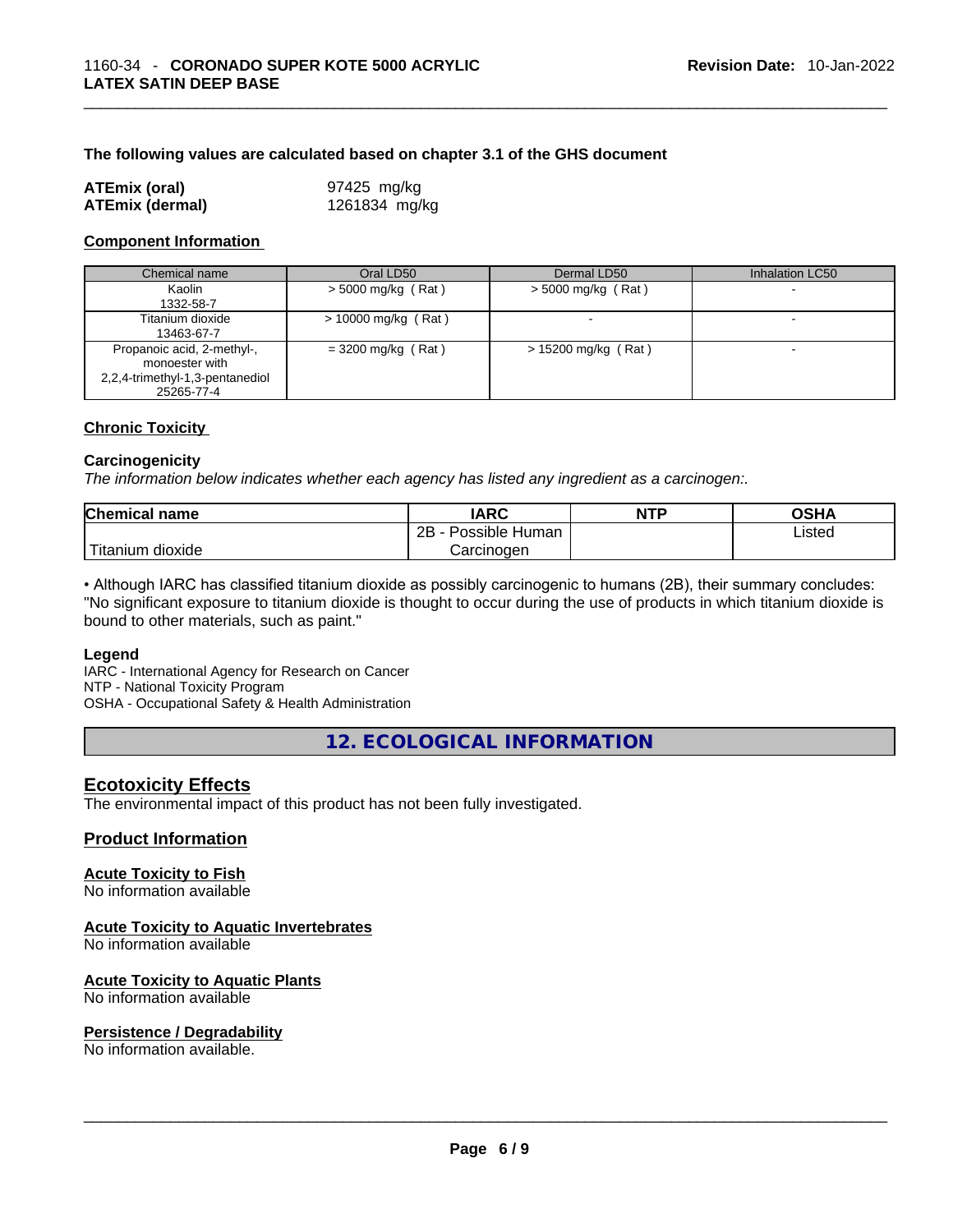#### **Bioaccumulation**

There is no data for this product.

**Mobility in Environmental Media**

No information available.

#### **Ozone**

No information available

#### **Component Information**

#### **Acute Toxicity to Fish**

Titanium dioxide LC50: > 1000 mg/L (Fathead Minnow - 96 hr.)

#### **Acute Toxicity to Aquatic Invertebrates**

No information available

#### **Acute Toxicity to Aquatic Plants**

No information available

| <b>Waste Disposal Method</b><br>Dispose of in accordance with federal, state, and local regulations. Local<br>requirements may vary, consult your sanitation department or state-designated<br>environmental protection agency for more disposal options.<br><b>14. TRANSPORT INFORMATION</b><br><b>DOT</b><br>Not regulated<br><b>ICAO/IATA</b><br>Not regulated<br><b>IMDG/IMO</b><br>Not regulated<br><b>15. REGULATORY INFORMATION</b><br><b>International Inventories</b><br>Yes - All components are listed or exempt.<br><b>TSCA: United States</b><br>Yes - All components are listed or exempt.<br><b>DSL: Canada</b><br><b>Federal Regulations</b><br><b>SARA 311/312 hazardous categorization</b><br>Acute health hazard<br><b>No</b><br>Chronic Health Hazard<br>No.<br>Fire hazard<br>No | 13. DISPOSAL CONSIDERATIONS |  |  |
|-------------------------------------------------------------------------------------------------------------------------------------------------------------------------------------------------------------------------------------------------------------------------------------------------------------------------------------------------------------------------------------------------------------------------------------------------------------------------------------------------------------------------------------------------------------------------------------------------------------------------------------------------------------------------------------------------------------------------------------------------------------------------------------------------------|-----------------------------|--|--|
|                                                                                                                                                                                                                                                                                                                                                                                                                                                                                                                                                                                                                                                                                                                                                                                                       |                             |  |  |
|                                                                                                                                                                                                                                                                                                                                                                                                                                                                                                                                                                                                                                                                                                                                                                                                       |                             |  |  |
|                                                                                                                                                                                                                                                                                                                                                                                                                                                                                                                                                                                                                                                                                                                                                                                                       |                             |  |  |
|                                                                                                                                                                                                                                                                                                                                                                                                                                                                                                                                                                                                                                                                                                                                                                                                       |                             |  |  |
|                                                                                                                                                                                                                                                                                                                                                                                                                                                                                                                                                                                                                                                                                                                                                                                                       |                             |  |  |
|                                                                                                                                                                                                                                                                                                                                                                                                                                                                                                                                                                                                                                                                                                                                                                                                       |                             |  |  |
|                                                                                                                                                                                                                                                                                                                                                                                                                                                                                                                                                                                                                                                                                                                                                                                                       |                             |  |  |
|                                                                                                                                                                                                                                                                                                                                                                                                                                                                                                                                                                                                                                                                                                                                                                                                       |                             |  |  |
|                                                                                                                                                                                                                                                                                                                                                                                                                                                                                                                                                                                                                                                                                                                                                                                                       |                             |  |  |
|                                                                                                                                                                                                                                                                                                                                                                                                                                                                                                                                                                                                                                                                                                                                                                                                       |                             |  |  |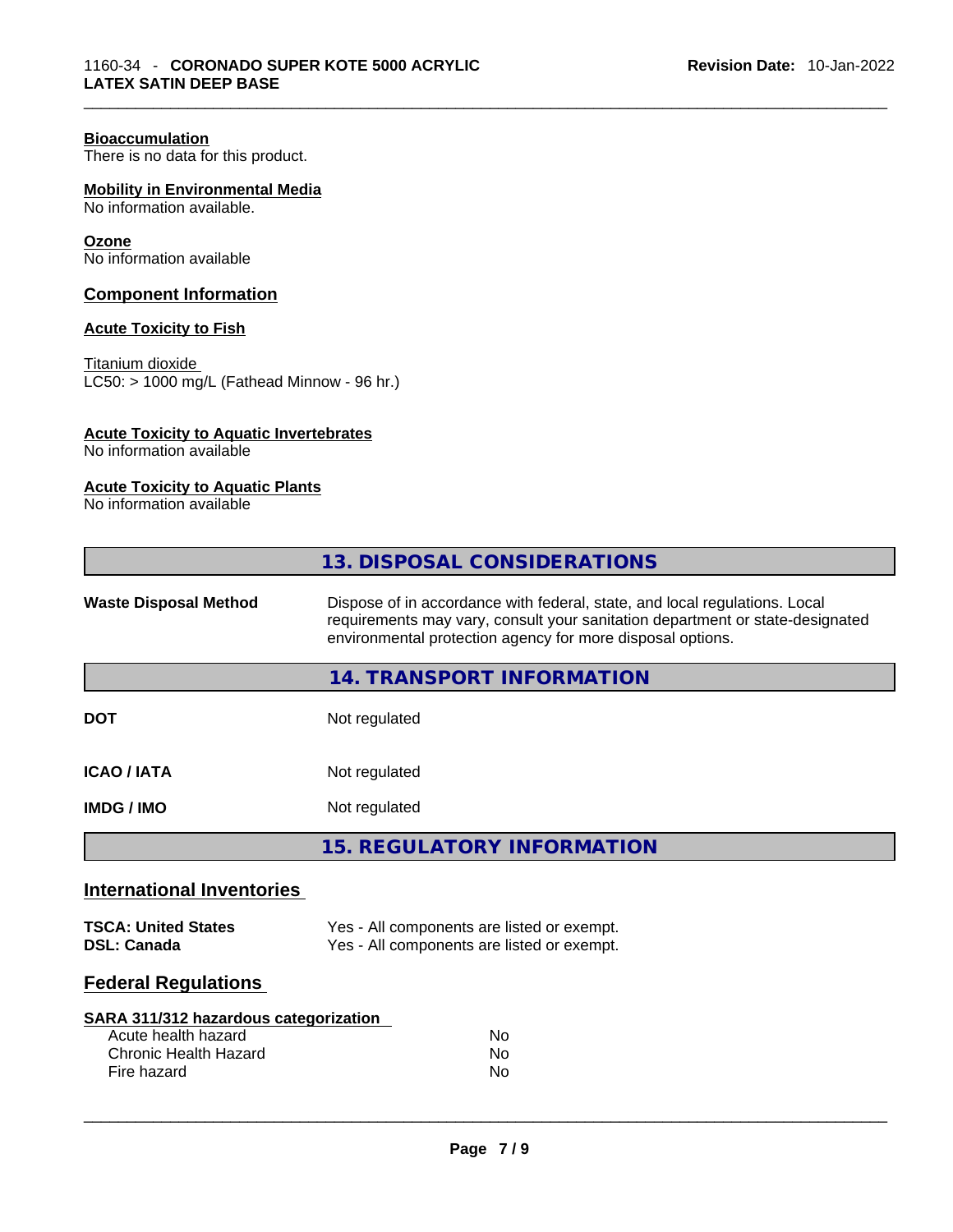| Sudden release of pressure hazard | No  |
|-----------------------------------|-----|
| Reactive Hazard                   | No. |

#### **SARA 313**

Section 313 of Title III of the Superfund Amendments and Reauthorization Act of 1986 (SARA). This product contains a chemical or chemicals which are subject to the reporting requirements of the Act and Title 40 of the Code of Federal Regulations, Part 372:

*None*

#### **Clean Air Act,Section 112 Hazardous Air Pollutants (HAPs) (see 40 CFR 61)**

This product contains the following HAPs:

*None*

#### **US State Regulations**

#### **California Proposition 65**

**WARNING:** This product can expose you to chemicals including Titanium dioxide, which are known to the State of California to cause cancer, and Ethylene glycol which are known to the State of California to cause birth defects or other reproductive harm. For more information go to www.P65Warnings.ca.gov

#### **State Right-to-Know**

| <b>Chemical name</b> | <b>Massachusetts</b> | <b>New Jersey</b> | Pennsylvania |
|----------------------|----------------------|-------------------|--------------|
| Kaolin               |                      |                   |              |
| Titanium dioxide     |                      |                   |              |
| Limestone            |                      |                   |              |

**Legend**

X - Listed

#### **16. OTHER INFORMATION**

**HMIS** - **Health:** 1 **Flammability:** 0 **Reactivity:** 0 **PPE:** -

#### **HMIS Legend**

- 0 Minimal Hazard
- 1 Slight Hazard
- 2 Moderate Hazard
- 3 Serious Hazard
- 4 Severe Hazard
- \* Chronic Hazard

X - Consult your supervisor or S.O.P. for "Special" handling instructions.

Note: The PPE rating has intentionally been left blank. Choose appropriate PPE that will protect employees from the hazards the material will *present under the actual normal conditions of use.*